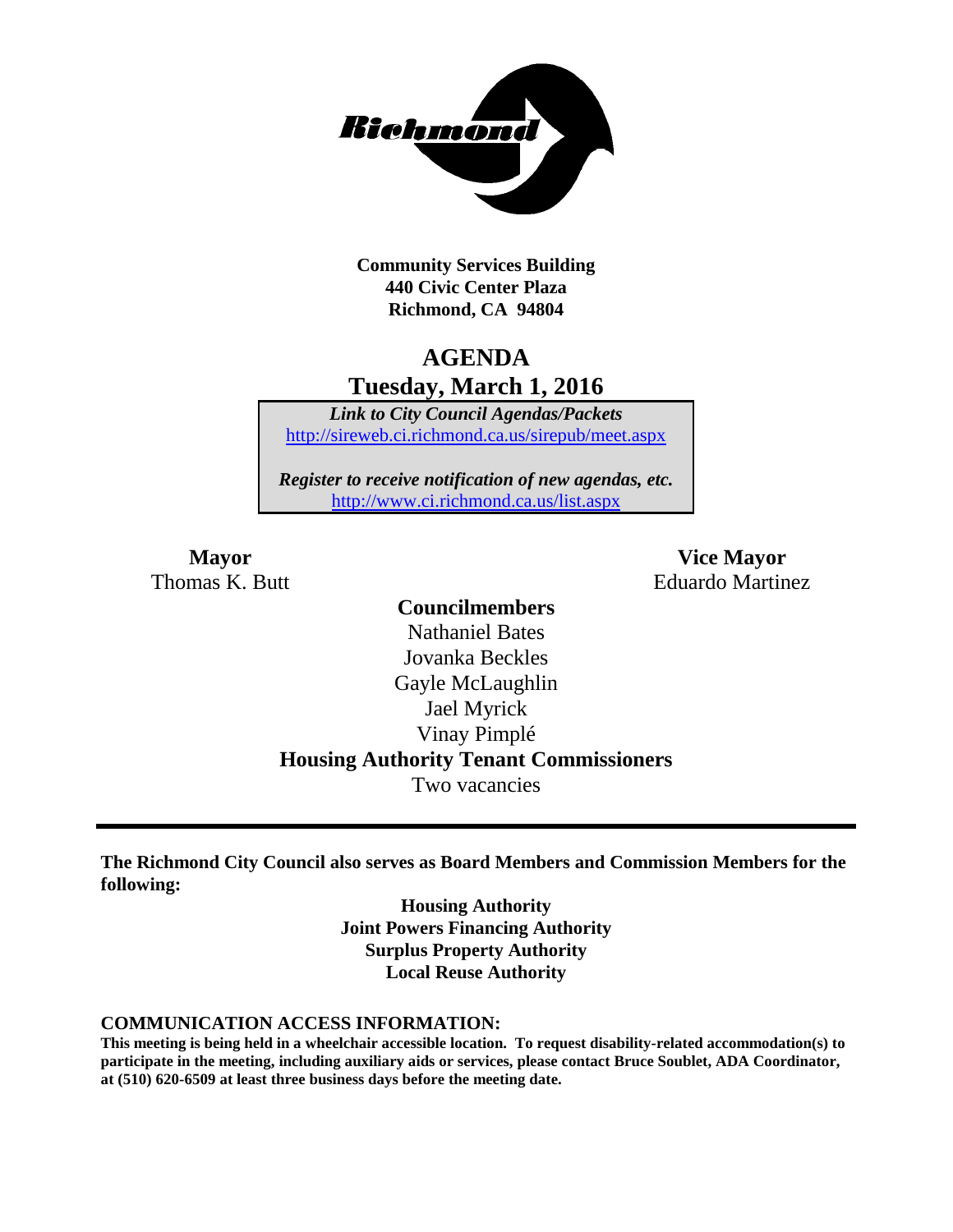# **MEETING PROCEDURES**

The City of Richmond encourages community participation at its City Council meetings and has established procedures that are intended to accommodate public input in a timely and time-sensitive way. As a courtesy to all members of the public who wish to participate in City Council meetings, please observe the following procedures:

**PUBLIC COMMENT ON AGENDA ITEMS:** Anyone who desires to address the City Council on items appearing on the agenda must complete and file a pink speaker's card with the City Clerk **prior** to the City Council's consideration of the item. Once the City Clerk has announced the item, no person shall be permitted to speak on the item other than those persons who have submitted their names to the City Clerk. Your name will be called when the item is announced for discussion. **Each speaker will be allowed TWO (2) MINUTES to address the City Council on NON-PUBLIC HEARING items listed on the agenda.**

**OPEN FORUM FOR PUBLIC COMMENT:** Individuals who would like to address the City Council on matters not listed on the agenda or on items remaining on the consent calendar may do so under Open Forum. All speakers must complete and file a pink speaker's card with the City Clerk **prior** to the commencement of Open Forum. The amount of time allotted to individual speakers shall be determined based on the number of persons requesting to speak during this item. **The time allocation for each speaker will be as follows:** 15 or fewer speakers, a maximum of 2 minutes; 16 to 24 speakers, a maximum of 1 and one-half minutes; and 25 or more speakers, a maximum of 1 minute.

### **SPEAKERS ARE REQUESTED TO OCCUPY THE RESERVED SEATS IN THE FRONT ROW BEHIND THE SPEAKER'S PODIUM AS THEIR NAME IS ANNOUNCED BY THE CITY CLERK.**

**CONSENT CALENDAR:** Consent Calendar items are considered routine and will be enacted, approved or adopted by one motion unless a request for removal for discussion or explanation is received from the audience or the City Council. A member of the audience requesting to remove an item from the Consent Calendar must first complete a speaker's card and discuss the item with a City staff person who has knowledge of the subject material, prior to filing the card with the City Clerk and **prior** to the City Council's consideration of Agenda Review. An item removed from the Consent Calendar may be placed anywhere on the agenda following the City Council's agenda review.

**CONDUCT AT MEETINGS:** Richmond City Council meetings are limited public forums during which the City strives to provide an open, safe atmosphere and promote robust public debate. Members of the public, however, must comply with state law, as well as the City's laws and procedures and may not actually disrupt the orderly conduct of these meetings. The public, for example, may not shout or use amplifying devices, must submit comment cards and speak during their allotted time, may not create a physical disturbance, may not speak on matters unrelated to issues within the jurisdiction of the City Council or the agenda item at hand, and may not cause immediate threats to public safety.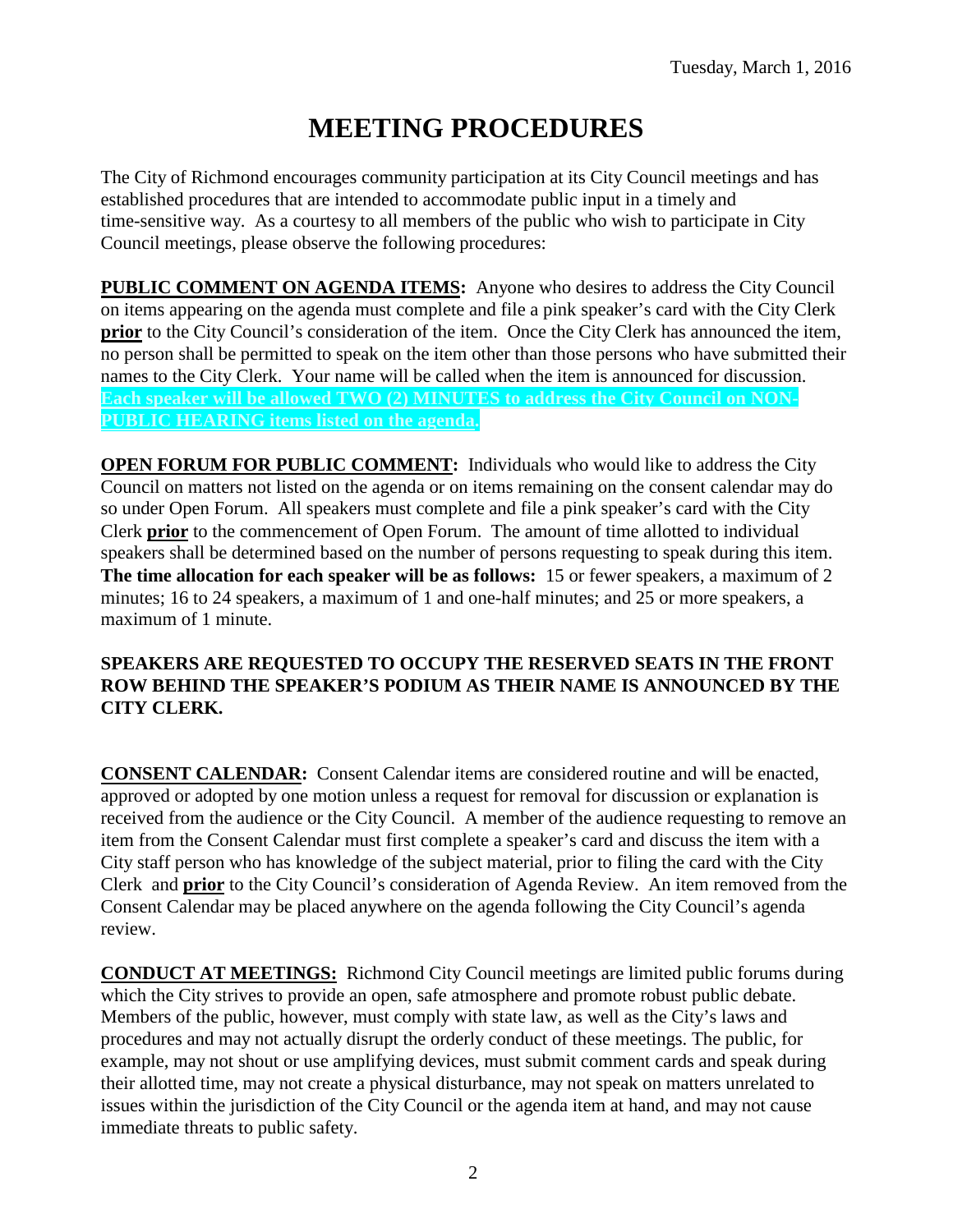**CITY HARASSMENT POLICY:** The City invites public comment and critique about its operations, including comment about the performance of its public officials and employees, at the public meetings of the City Council and boards and commissions. However, discriminatory or harassing comments about or in the presence of City employees, even comments by third parties, may create a hostile work environment, if severe or pervasive. The City prohibits harassment against an applicant, employee, or contractor on the basis of race, religious creed, color, national origin, ancestry, physical disability, medical condition, mental disability, marital status, sex (including pregnancy, childbirth, and related medical conditions), sexual orientation, gender identity, age or veteran status, or any other characteristic protected by federal, state or local law. In order to acknowledge the public's right to comment on City operations at public meetings, which could include comments that violate the City's harassment policy if such comments do not cause an actual disruption under the Council Rules and Procedures, while taking reasonable steps to protect City employees from discrimination and harassment, City Boards and Commissions shall adhere to the following procedures. If any person makes a harassing remark at a public meeting that violates the above City policy prohibiting harassment, the presiding officer of the meeting may, at the conclusion of the speaker's remarks and allotted time: (a) remind the public that the City's Policy Regarding Harassment of its Employees is contained in the written posted agenda; and (b) state that comments in violation of City policy are not condoned by the City and will play no role in City decisions. If any person makes a harassing remark at a public meeting that violates the above City policy, any City employee in the room who is offended by remarks violating the City's policy is excused from attendance at the meeting. No City employee is compelled to remain in attendance where it appears likely that speakers will make further harassing comments. If an employee leaves a City meeting for this reason, the presiding officer may send a designee to notify any offended employee who has left the meeting when those comments are likely concluded so that the employee may return to the meeting. The presiding officer may remind an employee or any council or board or commission member that he or she may leave the meeting if a remark violating the City's harassment policy is made. These procedures supplement the Council Rules and Procedures relating to disruption of orderly conduct at Council meetings.

Any law enforcement officer on duty or whose service is commanded by the presiding officer shall be Sergeant-at-Arms of the Council meetings. He/she, or they, shall carry out all orders and instructions given by the presiding officer for the purpose of maintaining order and decorum at the Council meetings (City Council Rules of Procedure and Order Section III F, RMC Section 2.12.030).

**\*\*\*\*\*\*\*\*\*\*\*\*\*\*\*\*\*\*\*\*\*\*\*\*\*\*\*\*\*\*\*\*\*\*\*\*\*\*\*\*\*\*\*\*\*\*\*\*\*\*\*\*\*\*\*\*\*\***

3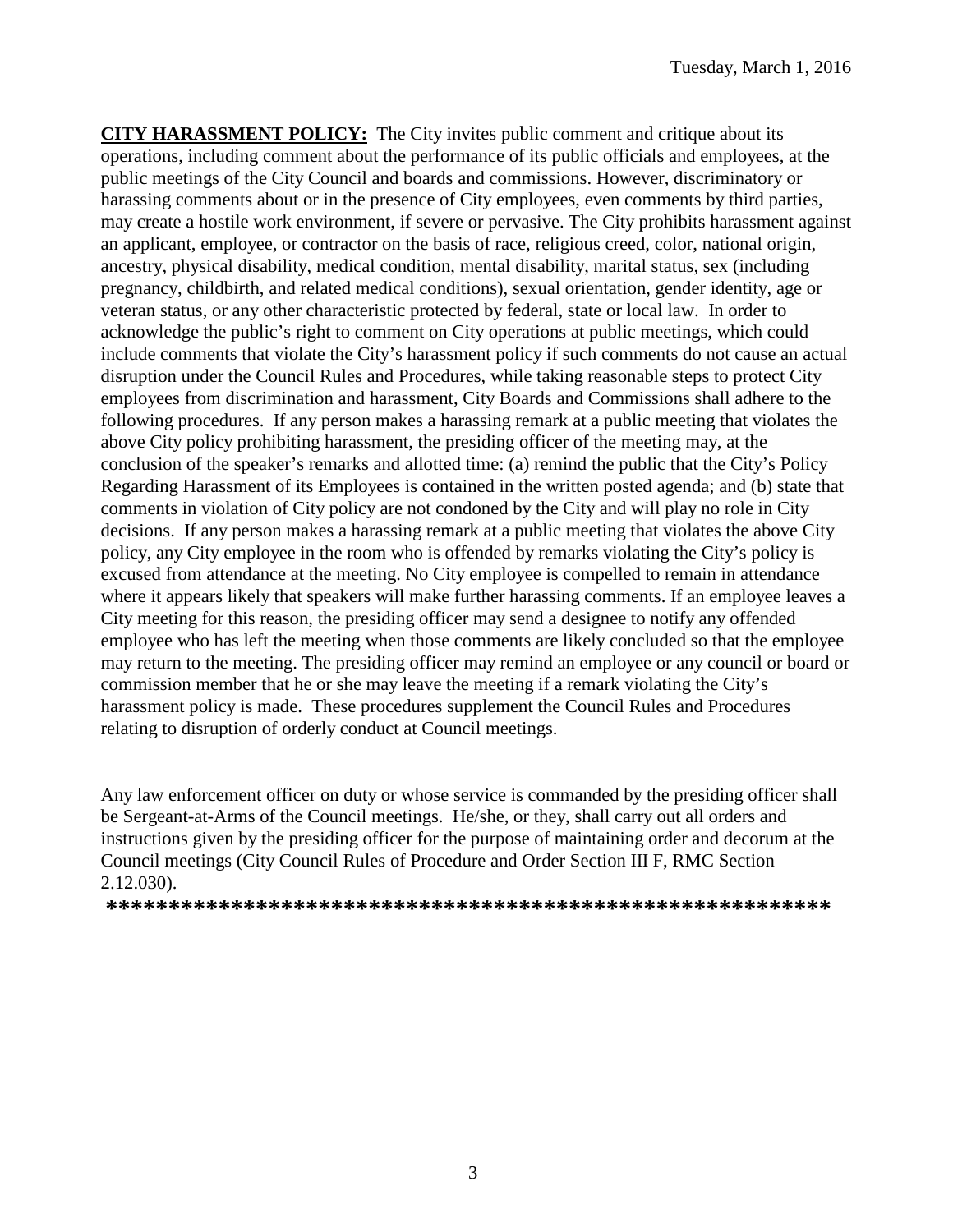# **OPEN SESSION TO HEAR PUBLIC COMMENT ON CLOSED SESSION ITEMS**

5:30 p.m.

- **A. ROLL CALL**
- **B. PUBLIC COMMENT**

#### **C. ADJOURN TO CLOSED SESSION**

### **CLOSED SESSION**

Shimada Room of the Community Services Building

#### **A. CITY COUNCIL**

**A-1.** CONFERENCE WITH LEGAL COUNSEL - EXISTING LITIGATION (Subdivision [a] of Government Code Section 54956.9):

City of Richmond vs. County of Contra Costa

**A-2.** LIABILITY CLAIMS -(Government Code Section 54956.9):

Gormley vs. City of Richmond

**A-3.** PUBLIC EMPLOYEE PERFORMANCE EVALUATION (Government Code Section 54957.6):

Title: City Clerk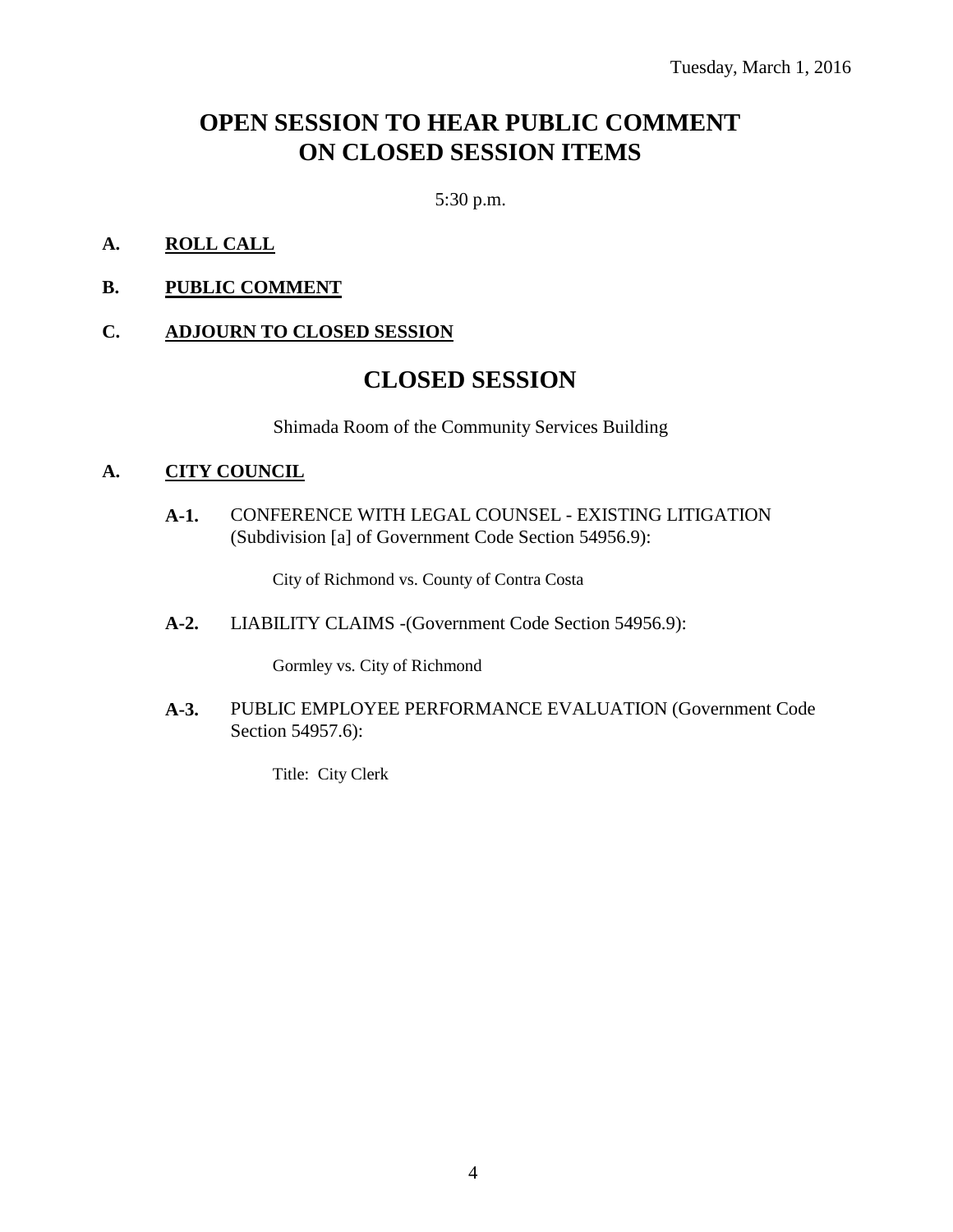# **REGULAR MEETING OF THE RICHMOND CITY COUNCIL**

6:30 p.m.

- **A. PLEDGE TO THE FLAG**
- **B. ROLL CALL**
- **C. STATEMENT OF CONFLICT OF INTEREST**
- **D. AGENDA REVIEW**

### **E. REPORT FROM THE CITY ATTORNEY OF FINAL DECISIONS MADE DURING CLOSED SESSION**

- **F. REPORT FROM THE CITY MANAGER**
- **G. OPEN FORUM FOR PUBLIC COMMENT**

### **H. CITY COUNCIL CONSENT CALENDAR**

- **H-1.** ADOPT a resolution authorizing the execution of an agreement with The Trust for Public Land (TPL) for the design and construction of a vegetated swale, tree planting, and installation of a native plant garden as part of the Harbour to 8th Street Richmond Greenway project, with all costs covered by TPL through a Proposition 84 Urban Greening grant - Engineering Services Department (Chadrick Smalley 412-2067).
- **H-2.** REVIEW and APPROVE the City's Investment and Cash Balance Report for the month of January 2016 - Finance Department (Belinda Warner/Tracey Angelo 620-6750).
- **H-3.** APPROVE a contract amendment with Veolia Operating Services West to include operations and maintenance of the Bradley Moody Underpass stormwater pump station (MUPS) and the wet weather storage facility (WWSF), increasing payments to Veolia by \$6,601 per month (\$79,212 annually) for maintenance of the MUPS, and by \$23,446 per month (\$281,352 annually) for maintenance of the WWSF - Utilities Department (Ryan Smith 620-5486).
- **H-4.** APPROVE a contract with First Alarm Security Patrol, Inc. dba First Security Services, to provide security services to the former Naval Fuel Depot Point Molate for a period from March 1, 2016, to June 30, 2019, in an amount not to exceed \$676,551.20. Staff is also requesting approval for two option years for Fiscal Year 2019-2020 and Fiscal Year 2020-2021 at a cost of \$187,965.36 per year - City Manager's Office (Bill Lindsay/Allwyn Brown 620-6512).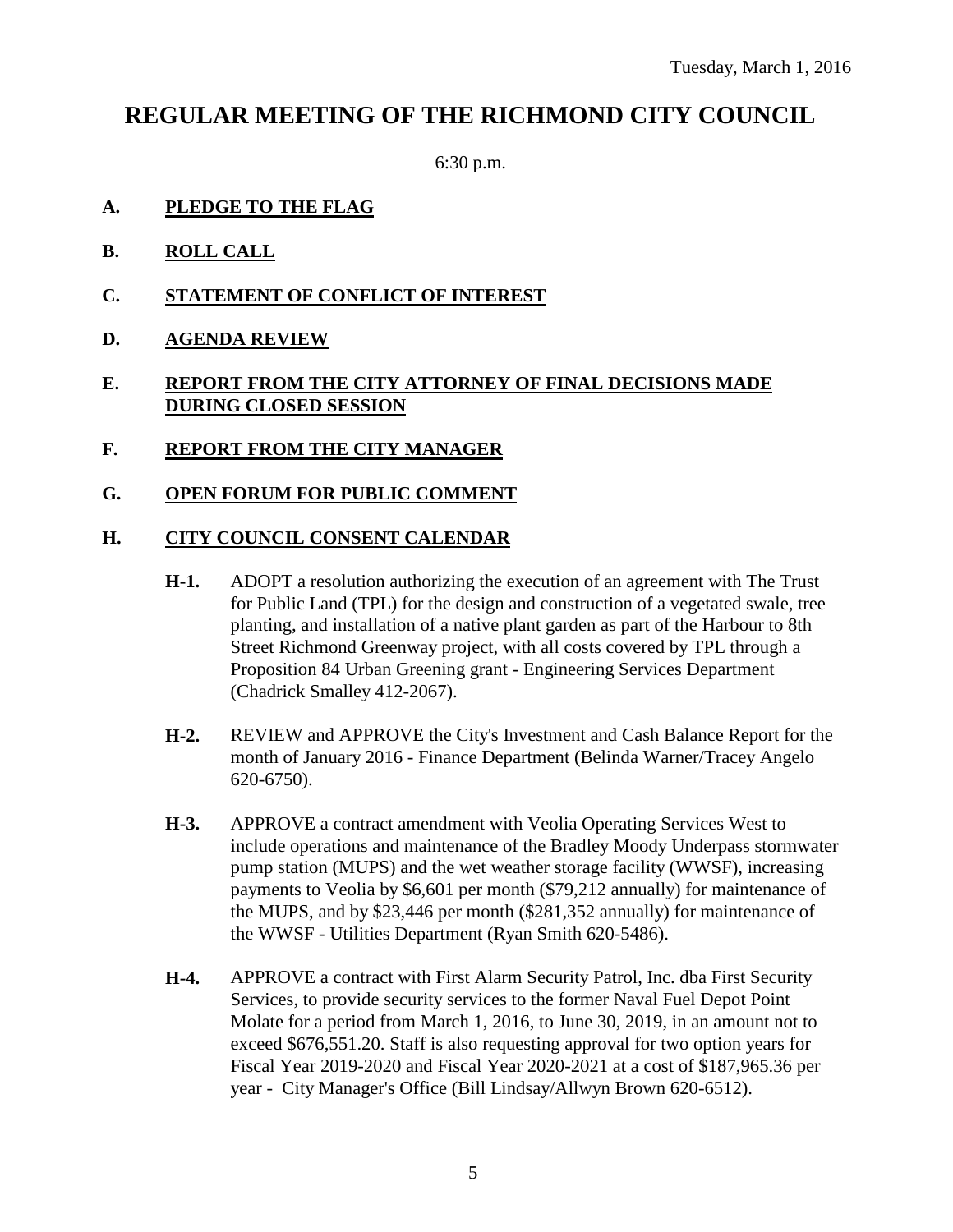- **H-5.** ADOPT a resolution authorizing the execution of a construction contract with Ghilotti Bros., Inc., for construction of the Safe Routes to School Cycle 1 Improvements Project (Ford, Grant, King, and Lincoln elementary schools) in an amount not to exceed \$587,875.75, including a 10% contingency (\$53,443.25) - Engineering Services Department (Chadrick Smalley 412-2067/Tawfic Halaby 621-1612).
- **H-6.** AUTHORIZE the submittal of an application for recycling programs and related authorizations for the Fiscal Year 2015-16 State Department of Resources, Recycling, and Recovery (CalRecycle); and APPROPRIATE the grant award to the City of Richmond's Environmental Initiatives Division - City Manager's Office (Shasa Curl/Adam Lenz 620-5537).
- **H-7.** APPROVE a sole-source contract with Linear Systems for an upgrade of the Digital Information Management System, in an amount not to exceed \$60,000, and for a term from February 1, 2016, through June 30, 2016 - Police Department (Interim Chief Allwyn Brown 621-1802).
- **H-8.** ADOPT a resolution authorizing placement of liens and special assessments for unpaid garbage collection service fees on County property tax records - Finance Department (Belinda Warner/Antonio Banuelos 620-6741).
- **H-9.** APPROPRIATE the amount of \$200,000 from the storm drainage impact fee fund to the Stormwater Improvements Capital Project to pay the City's required share of the North Richmond Stormwater Pump Station Diversion Project managed by Contra Costa County - Utilities Department (Ryan Smith 620-5486).
- **H-10.** APPROVE a contract with First Data Merchant Services Corporation for credit card merchant services and equipment utilized at various department locations, including Finance, Police, and R-Transit - Finance Department (Belinda Warner/Antonio Banuelos 620-6741).
- **H-11.** ADOPT a resolution authorizing an amnesty program for a period of 10 months, allowing businesses that have failed to pay their business license tax and transient occupancy tax (TOT), including short-term rentals, the opportunity to bring their accounts current without payment of penalties and interest - Finance Department (Belinda Warner/Antonio Banuelos 620-6741).
- **H-12.** ADOPT a resolution to accept and appropriate \$782,907 in funding from the Contra Costa County Health Services Hazardous Materials Division in support of the Richmond Fire Department Hazardous Materials Response Program, and approve a two-year interagency agreement with a term extending from July 1, 2015, to June 30, 2017 - Fire Department (Chief Adrian Sheppard 307-8041).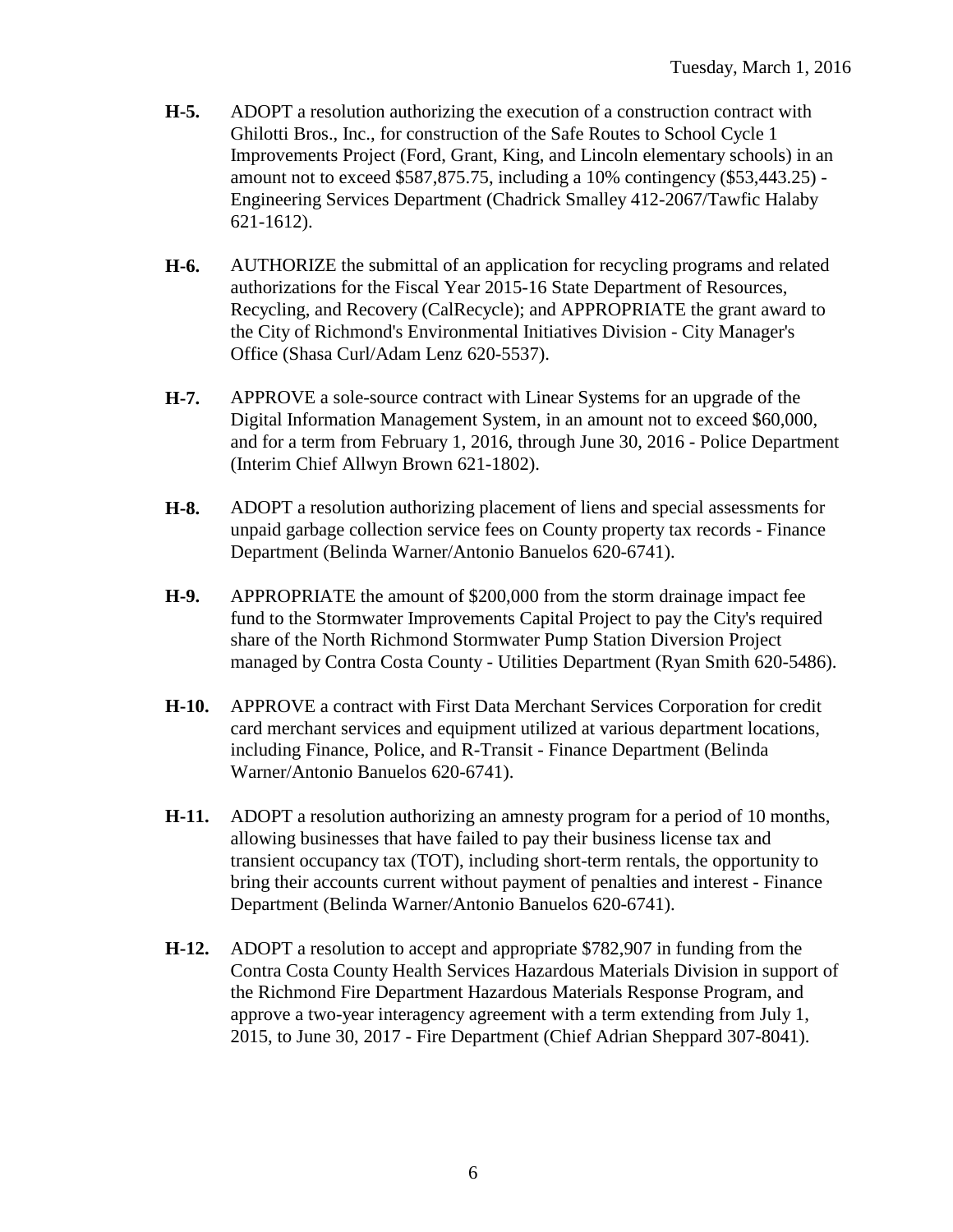- **H-13.** PROCLAMATION acknowledging March 7 13, 2016 as Multiple Sclerosis (MS) Awareness Week to heighten public knowledge of the disease, support individuals suffering from MS, and support the search for a cure - Mayor Tom Butt (620-6503).
- **H-14.** ADOPT a resolution authorizing the City to act as petitioner in court to initiate probate leading to the eventual sale of certain properties where: (1) the City is a creditor in probate consistent with a reduced cost legal services agreement with probate counsel; and (2) there is an indemnity agreement with Richmond Housing Restoration, LLC, the entity created by the Richmond Community Foundation for this purpose - City Managers' Office/City Attorney's Office (Bill Lindsay 620-6513/Bruce Reed Goodmiller 620-6509).
- **H-15.** APPROVE actions to update the Historic Preservation Commission: ACCEPT the resignation of Donald Bastin who was serving in seat #2 for a term ending July 31, 2016; DECLARE Seat #2 vacant; and DIRECT the City Clerk to post the seat's vacancy - Mayor Tom Butt (620-6503).
- **H-16.** APPOINT Annie King-Meredith to the North Richmond Resident, Incorporated Area Seat on the North Richmond Mitigation Fund Committee; APPOINT Marena Brown to serve as the Alternate for the North Richmond Resident, Incorporated Area Seat on the North Richmond Mitigation Fund Committee - Mayor Tom Butt (620-6503).
- **H-17.** APPROVE actions to update the Richmond Workforce Development Board: APPOINT Richard Johnson, New Appointment, Seat #6, Term Expiring March 1, 2020; Bob Lilley, New Appointment, Seat #7, Term Expiring March 1, 2020; Kelly Schelin, New Appointment, Seat #8, Term Expiring March1, 2020 - Mayor Tom Butt (620-6503).
- **H-18.** APPROVE the minutes of the regular City Council meeting held Tuesday, February 2, 2016 - City Clerk's Office (Pamela Christian 620-6513).

### **I. PUBLIC HEARINGS**

**I-1. APPEAL WITHDRAWN BY APPELLANT** - the matter to CONSIDER an appeal of the Design Review Board's decision to approve Design Review Permit (PLN15-374) for the construction of the MCE Richmond Solar PV Project proposed on the Chevron Richmond Refinery property (APNs: 561-100-038, 561-100-034, and 561-100-037); and AFFIRM the Design Review Board's Design Review Permit approval - Planning and Building Services Department (Richard Mitchell 620-6706).